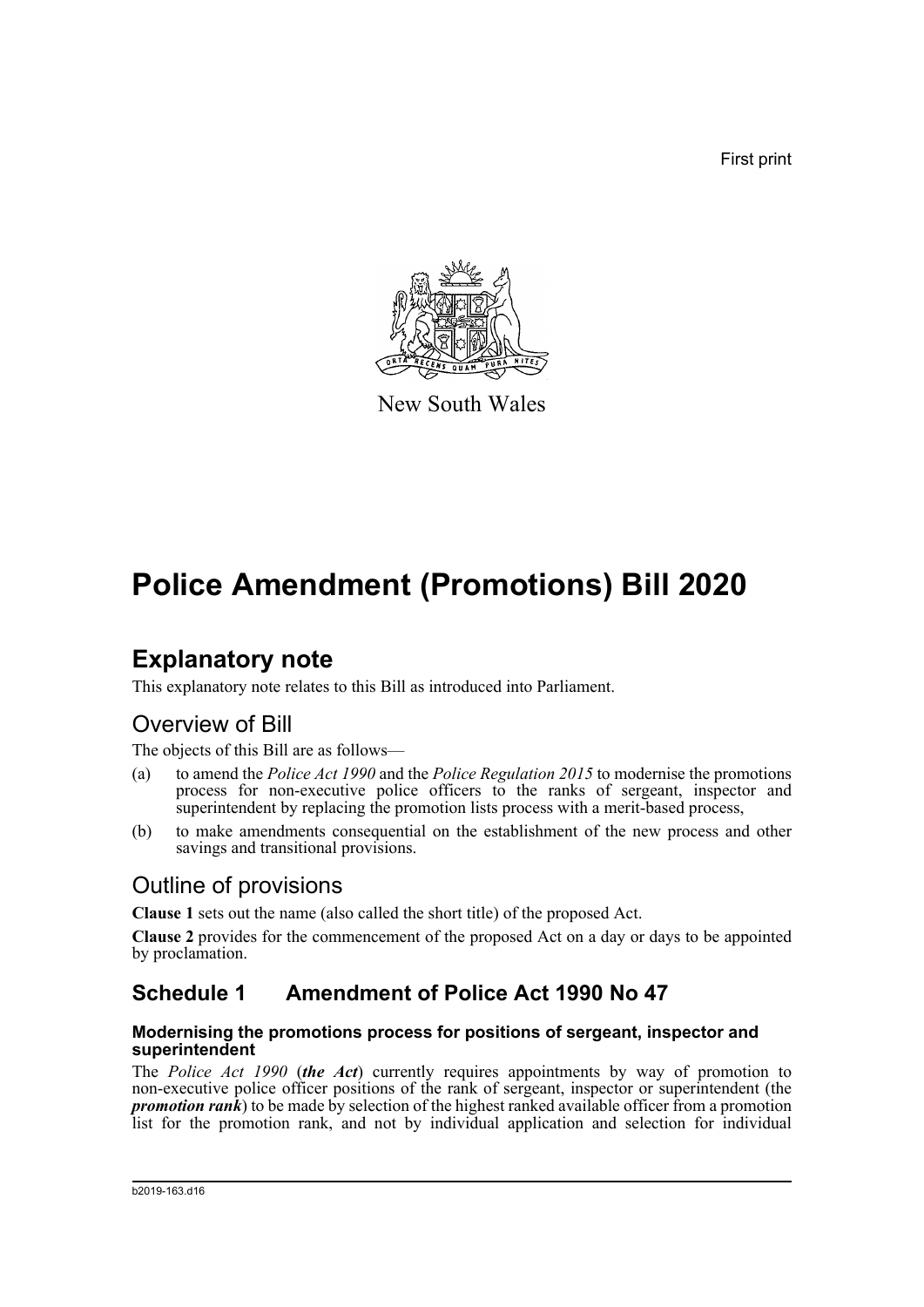positions. The *Police Regulation 2015* (*the Regulation*) contains additional provisions specifying eligibility requirements for placement on a promotion list.

The amendments made to the Act and the Regulation modernise the promotions process by replacing the promotion lists process with a merit-based process in line with the government sector employment framework.

**Schedule 1[5]** updates the heading of section 66 of the Act.

**Schedule 1[7]** requires the Commissioner to appoint, by way of promotion to a vacant position of a non-executive police officer, a person who has, in the Commissioner's opinion, the greatest merit as determined in accordance with the regulations.

**Schedule 1[9]** requires the Commissioner to appoint, by way of promotion to a vacant specialist position, a police officer who has, in the Commissioner's opinion, the greatest merit as determined in accordance with the regulations. The Commissioner may not appoint an officer who refuses to undergo or fails to satisfy a psychological assessment of the officer's suitability for the position the Commissioner has required the officer to undergo. In relation to a vacant specialist position that requires a specific qualification and where none of the applicants for the position holds the qualification, the Commissioner may appoint by way of promotion a police officer who does not hold the qualification. The appointment must be on a provisional basis. The Commissioner must permanently appoint the officer to the position if the officer obtains the qualification and has demonstrated satisfactory performance in the position within the provisional period. If the officer is not permanently appointed, the officer is to return to the rank and grade the officer would have held had the officer not been provisionally appointed. **Schedule 1<sup>[2]</sup>, [4], [6] and [8]** make consequential amendments.

**Schedule 1[10]** updates the heading of section 66AC of the Act.

**Schedule 1[11]** allows the Commissioner to appoint a police officer to act in a non-executive police officer position that is vacant or where the holder of the position is suspended, sick or absent for a period of up to 12 months. **Schedule 1[2], [3] and [8]** make consequential amendments.

**Schedule 1[12]** requires the Commissioner, before appointing a police officer to act in a non-executive police officer position, to require the officer to provide a declaration as to misconduct. An officer who fails, refuses or is unable to provide the declaration is ineligible for appointment to the position.

**Schedule 1[13]** omits section 70 of the Act. **Schedule 1[1], [16] and [18]** make consequential amendments.

**Schedule 1[14]** provides it is the Commissioner's duty to make inquiries as to the integrity of a non-executive police officer or a person before the officer participates in a process for promotion to the promotion rank and before appointing the person by way of promotion as a non-executive police officer, respectively.

**Schedule 1[15]** updates a reference to a provision.

**Schedule 1[17]** enables regulations to be made with respect to the promotion of non-executive police officers to the promotion rank, including the requirements and processes for promotion.

**Schedule 1[19]** enables regulations to be made with respect to a review of the promotions process established by amendments made by the proposed Act.

## **Schedule 2 Amendment of Police Regulation 2015**

**Schedule 2[3]** omits Divisions 3–7 of Part 2 of the Act and inserts proposed Division 3, which contains provisions that give effect to the new promotions process for the promotion of non-executive police officers to the promotion rank. **Schedule 2[1], [2] and [6]–[8]** make consequential amendments. Proposed Division 3—

(a) applies to the promotion of non-executive police officers to the promotion rank (proposed clause 19), and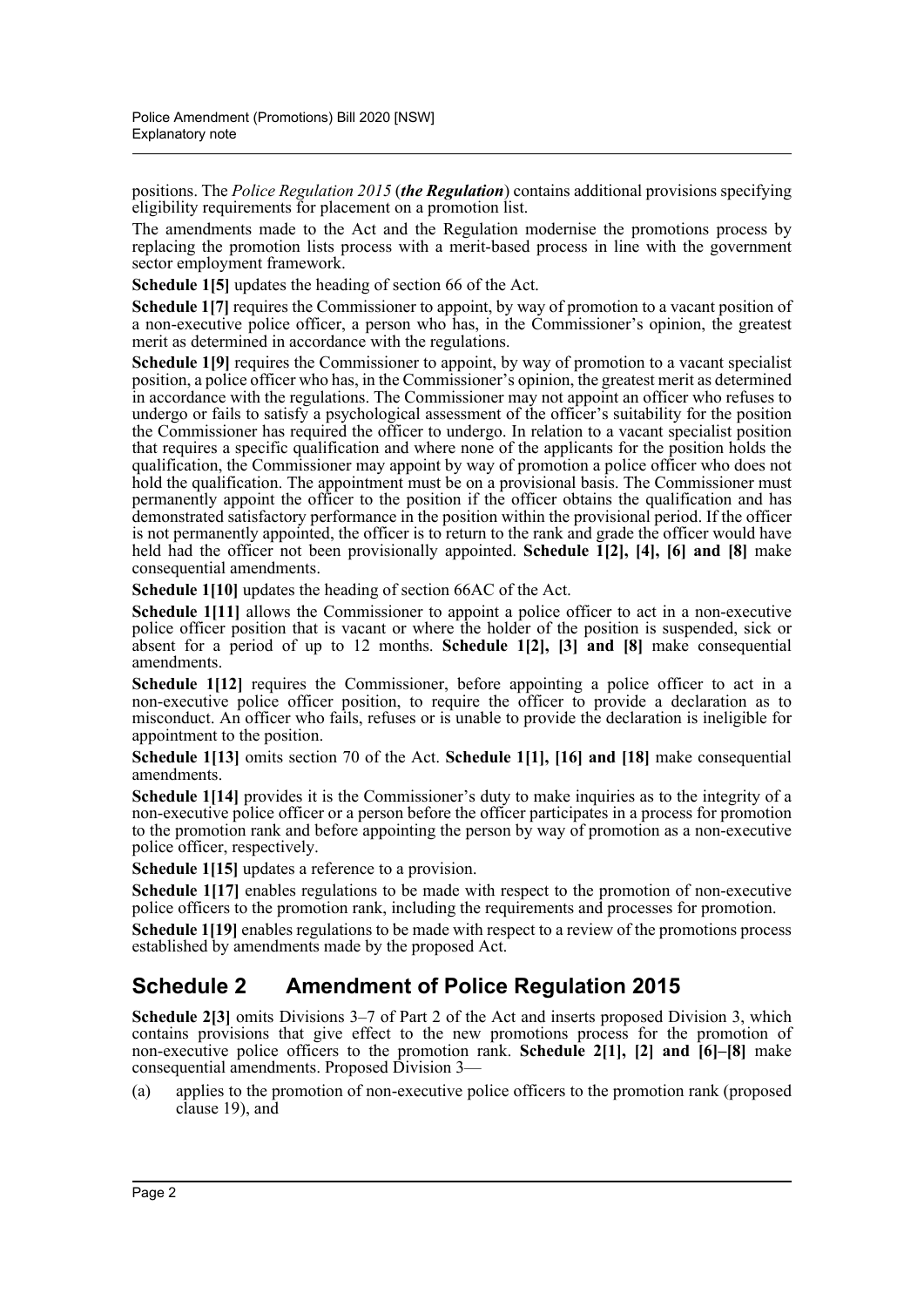- (b) inserts definitions of *appointed person*, *eligible non-executive police officer*, *position-based assessment*, *pre-established standards*, *promotion rank*, *rank-based assessment* and *required time at rank* into proposed Division 3 (proposed clause 20), and
- (c) provides for a new promotions process that has the following elements—
	- (i) an eligibility criteria for participation in the process, being the completion of the required time at rank for the rank below the promotion rank, and the Commissioner being satisfied of the officer's suitability to participate in the process having made inquiries as to the officer's integrity (proposed clause 21),
	- (ii) Stage A of the promotions process, being the successful completion of the rank-based assessment for the promotion rank to the Commissioner's satisfaction (proposed clause 22),
	- (iii) Stage B of the promotions process, being the making of an application for a promotion and the undertaking of the position-based assessment for a position for the promotion rank—a decision about promotion must be based on the outcome of the assessment to determine the officer best suited to the requirements of the position where only an officer who meets the pre-established standards for the position may be appointed to the position (proposed clause 23), and
- (d) provides for the review of promotion decisions and processes, as follows—
	- (i) enables non-executive police officers to apply to the Commissioner for a review of the Commissioner's determination of the officer's completion of the rank-based assessment on the following limited grounds—irregularity in the process relating to the assessment, unreasonableness of the outcome of the assessment relating to the officer's individual capabilities and the outcome of the assessment relating to the officer's technical skills and operational knowledge being incorrect (proposed clause 24),
	- (ii) enables non-executive police officers to apply to the Commissioner for a review of the outcome of the officer's position-based assessment on the limited ground of irregularity in the process relating to the assessment, not being a merits review of the outcome (proposed clause 25),
	- (iii) requires the Commissioner to assess the grounds supporting the application for review and decide if the application discloses grounds on which the application may be made and, if so, convene a Review Panel for the purposes of determining the application and refer the application to the Panel for determination (proposed clause  $26$ ).
	- (iv) the composition of the Review Panel and the procedure for conducting reviews (proposed clauses 27 and 28),
	- (v) the Review Panel's powers in determining review applications (proposed clause  $29$ )
		- (A) for the review of a determination of an officer's completion of the rank-based assessment—to affirm, vary or set aside and substitute the determination, or allow the officer to reattempt the assessment, and
		- (B) for the review of an outcome of an officer's completion of the position-based assessment—to affirm the outcome or recommend the outcome be revoked and another assessment process be carried out, and
- (e) re-enacts, with consequential amendments, provisions enabling the review of decisions made on integrity grounds by a person appointed by the Minister (proposed clauses 30–32).

**Schedule 2[4]** updates references to job responsibilities. **Schedule 2[5]** makes a consequential amendment.

**Schedule 2[9]** provides for the following savings and transitional provisions—

(a) for non-executive police officers who are on, or eligible for placement on, a promotion list that was, or would have been, prepared under the Act immediately before the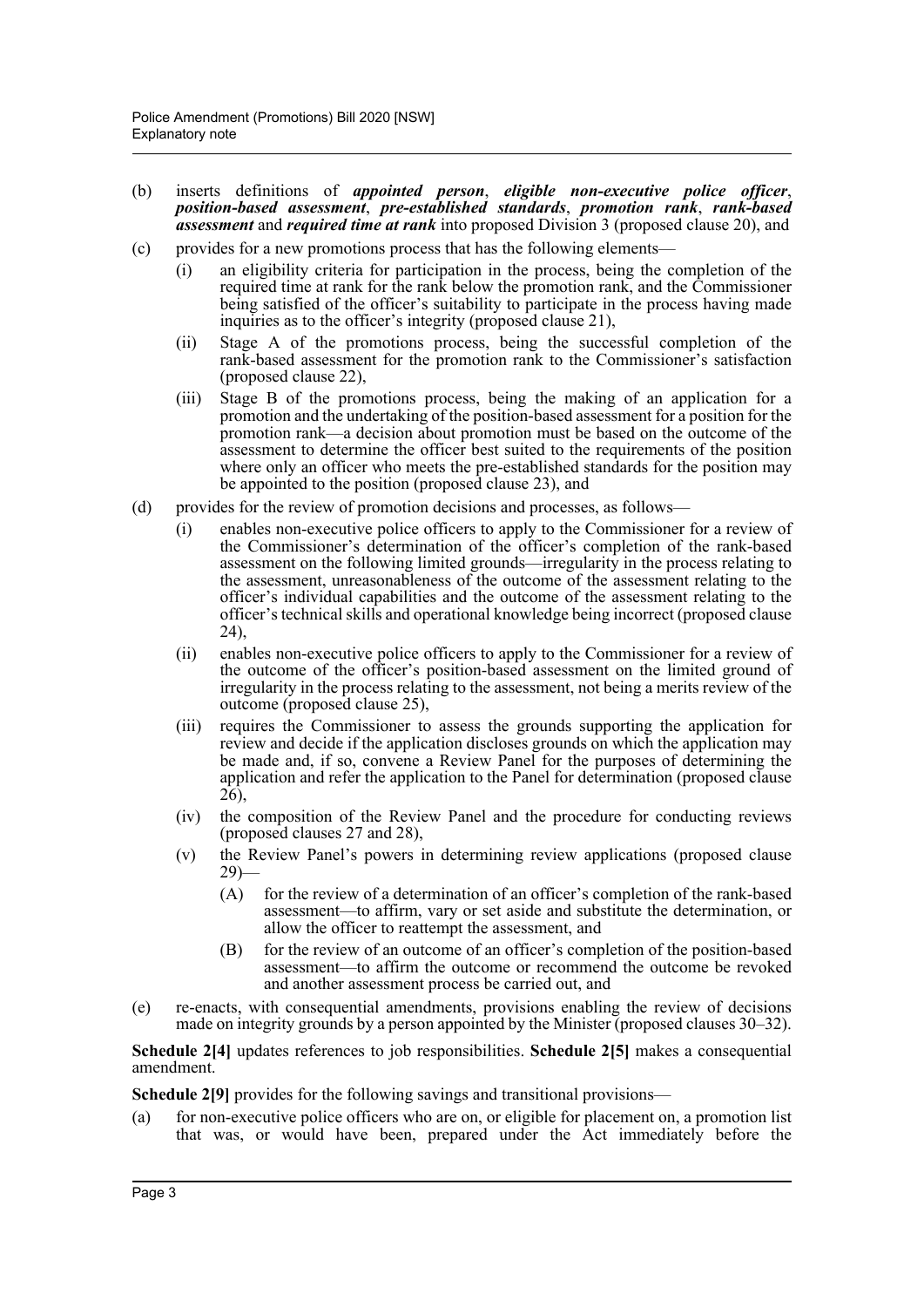commencement of the proposed Act to be deemed eligible to apply for a promotion under the proposed Act for a position of the rank to which the promotion list relates,

(b) for non-executive police officers provisionally appointed to vacant specialist positions from outside of a promotion list immediately before the commencement of the proposed Act to be deemed provisionally appointed to the position for a period ending 12 months after the commencement of the proposed Act.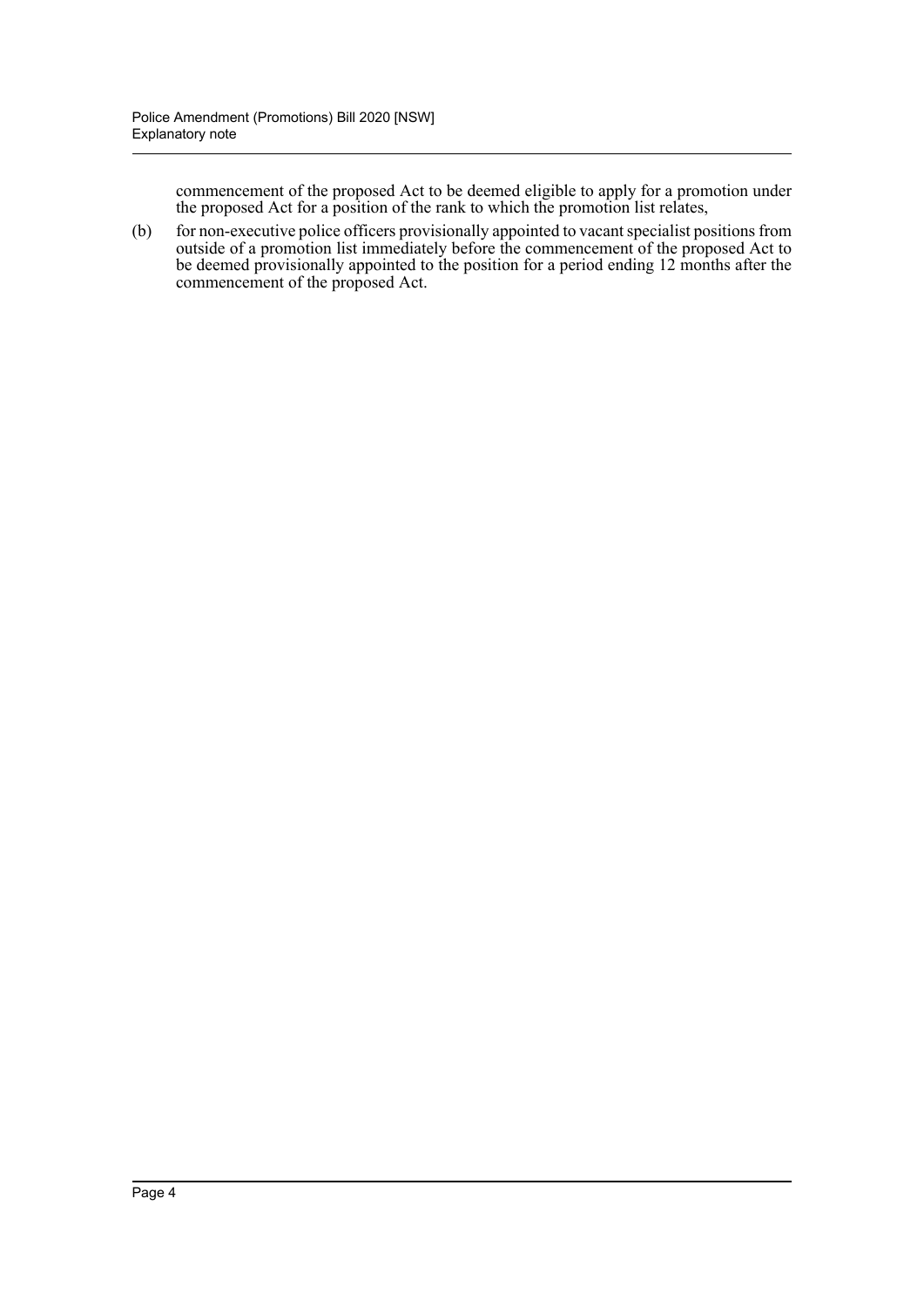First print



New South Wales

# **Police Amendment (Promotions) Bill 2020**

# **Contents**

|                   |                                            | Page |
|-------------------|--------------------------------------------|------|
|                   | Name of Act                                |      |
|                   | Commencement                               |      |
| Schedule 1        | Amendment of Police Act 1990 No 47         |      |
| <b>Schedule 2</b> | <b>Amendment of Police Regulation 2015</b> |      |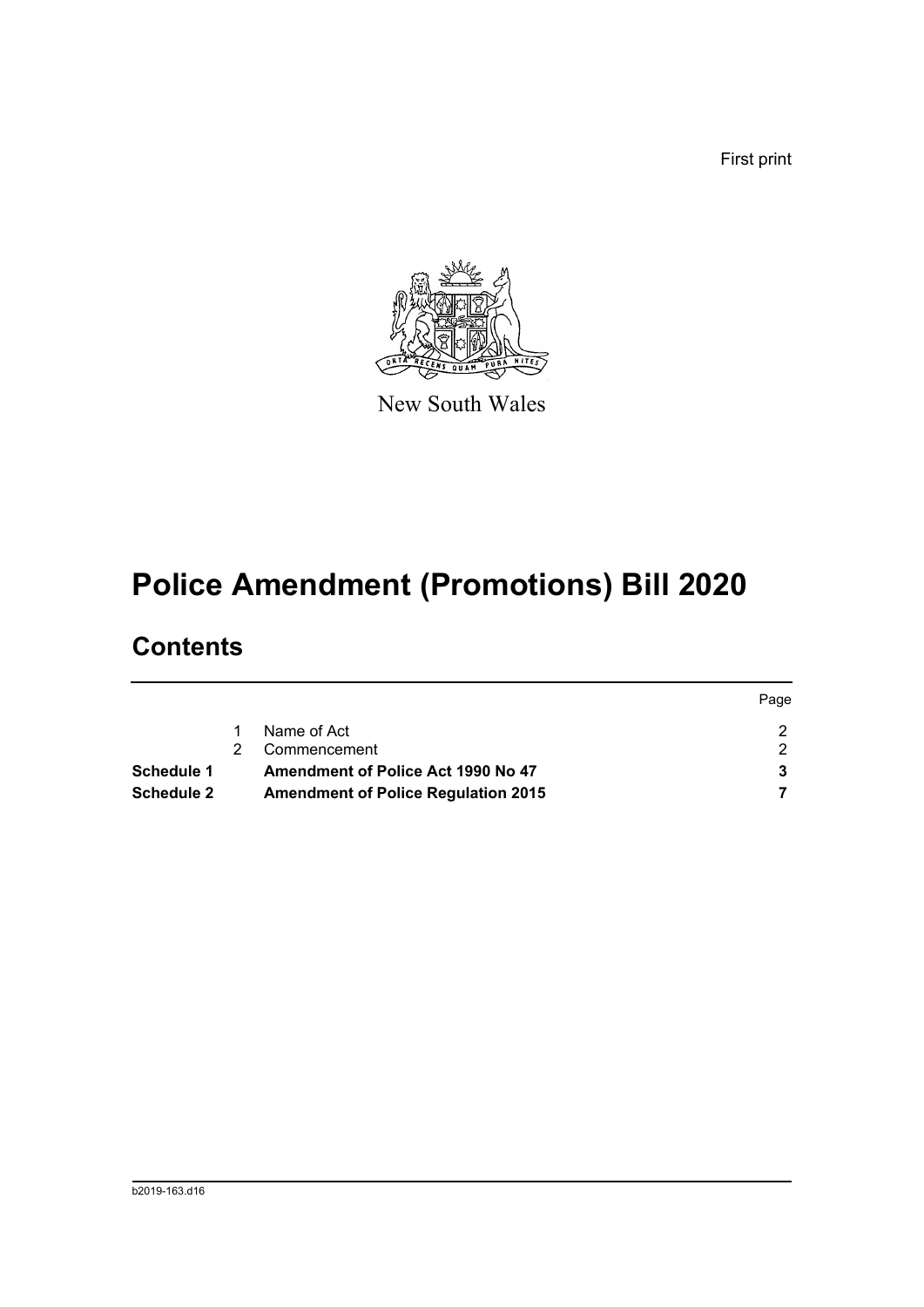

New South Wales

# **Police Amendment (Promotions) Bill 2020**

No , 2020

#### **A Bill for**

An Act to amend the *Police Act 1990* and the *Police Regulation 2015* with respect to the promotions process for non-executive police officers to the ranks of sergeant, inspector and superintendent; and for other purposes.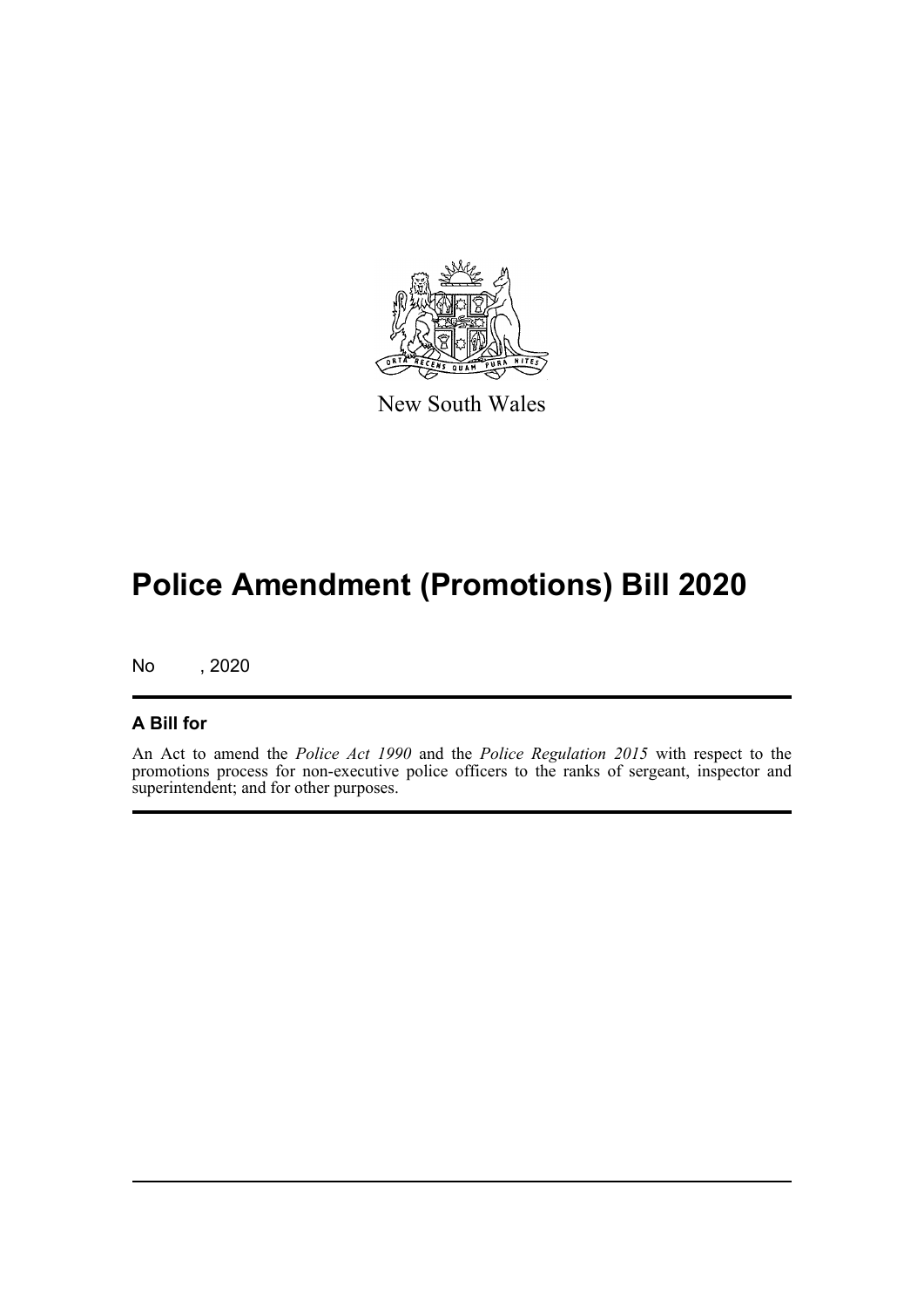<span id="page-6-0"></span>

| The Legislature of New South Wales enacts- |  |  |
|--------------------------------------------|--|--|
|                                            |  |  |

<span id="page-6-1"></span>

| Name of Act                                                          | $\mathcal{P}$ |
|----------------------------------------------------------------------|---------------|
| This Act is the <i>Police Amendment (Promotions) Act 2020</i> .      | 3             |
| <b>Commencement</b>                                                  |               |
| This Act commences on a day or days to be appointed by proclamation. | 5             |

1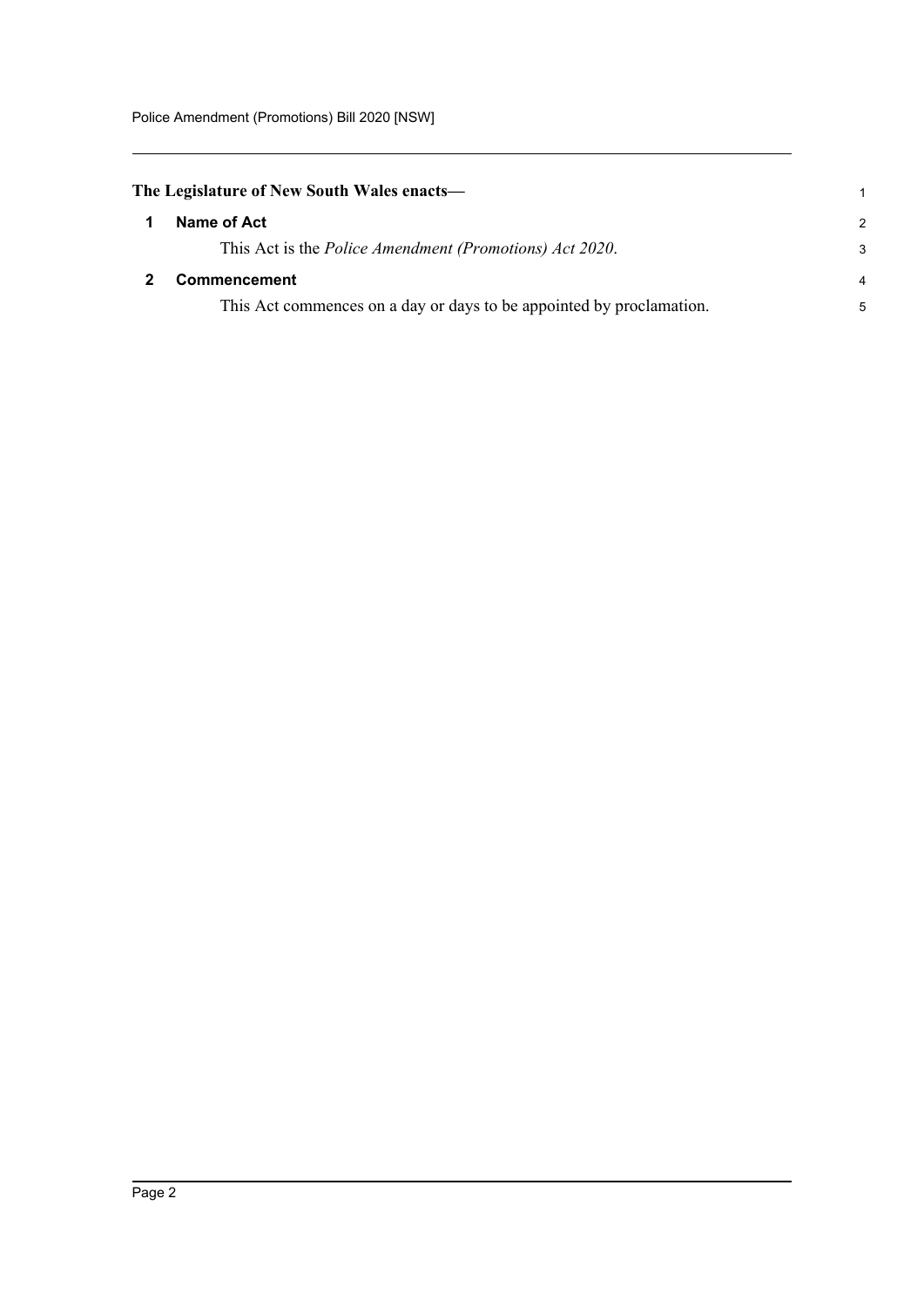<span id="page-7-0"></span>

|       | <b>Schedule 1</b>             | <b>Amendment of Police Act 1990 No 47</b>                                                                                                                                                                        | 1                        |
|-------|-------------------------------|------------------------------------------------------------------------------------------------------------------------------------------------------------------------------------------------------------------|--------------------------|
| [1]   | <b>Section 3 Definitions</b>  |                                                                                                                                                                                                                  | $\overline{c}$           |
|       |                               | Omit the definition of <i>promotion list</i> from section $3(1)$ .                                                                                                                                               | 3                        |
| $[2]$ | <b>Section 63 Definitions</b> |                                                                                                                                                                                                                  | 4                        |
|       |                               | Insert in alphabetical order—                                                                                                                                                                                    | 5                        |
|       |                               | specialist position means a position at the rank of sergeant, inspector or<br>superintendent identified by the Commissioner as requiring specialist<br>qualifications or unique knowledge, skills or experience. | 6<br>$\overline{7}$<br>8 |
|       |                               | <i>vacant specialist position</i> means-                                                                                                                                                                         | 9                        |
|       |                               | a specialist position that is not held by a person, or<br>(a)                                                                                                                                                    | 10                       |
|       |                               | a specialist position to which a police officer is appointed on a<br>(b)<br>provisional basis, in accordance with section 66AB, or                                                                               | 11<br>12                 |
|       |                               | a specialist position in which a police officer is appointed to act, in<br>(c)<br>accordance with section 66A.                                                                                                   | 13<br>14                 |
| $[3]$ |                               | Section 63, definition of "vacant position"                                                                                                                                                                      | 15                       |
|       |                               | Omit paragraphs (b) and (c). Insert instead—                                                                                                                                                                     | 16                       |
|       |                               | a position in which a police officer is appointed to act, in accordance<br>(b)<br>with section 66A.                                                                                                              | 17<br>18                 |
| [4]   |                               | Sections 65(2), 75(2) and 219(2)(h)                                                                                                                                                                              | 19                       |
|       |                               | Insert "or vacant specialist position" and "or vacant specialist positions" after "vacant<br>position" and "vacant positions", respectively and wherever occurring.                                              | 20<br>21                 |
| [5]   | Section 66, heading           |                                                                                                                                                                                                                  | 22                       |
|       |                               | Insert "and promotion appointments" after "Appointments".                                                                                                                                                        | 23                       |
| [6]   | Section 66(1)-(3)             |                                                                                                                                                                                                                  | 24                       |
|       |                               | Insert "and vacant specialist positions" and "or a vacant specialist position" after<br>"constables)" and "non-executive police officer", respectively and wherever occurring.                                   | 25<br>26                 |
| $[7]$ | Section 66(4)                 |                                                                                                                                                                                                                  | 27                       |
|       |                               | Omit "from the promotion list for the rank concerned who is a person available for<br>appointment and who has the greatest merit according to rankings on the list".                                             | 28<br>29                 |
|       |                               | Insert instead "who has, in the opinion of the Commissioner, the greatest merit as<br>determined in accordance with the regulations".                                                                            | 30<br>31                 |
| [8]   | Section 66, note              |                                                                                                                                                                                                                  | 32                       |
|       |                               | Omit the note to section $66(4)$ . Insert at the end of the section—                                                                                                                                             | 33                       |
|       |                               | Note. Sections 66AC and 66A contain an exception to subsection (4) and this section,<br>respectively.                                                                                                            | 34<br>35                 |
| [9]   |                               | Sections 66AA and 66AB                                                                                                                                                                                           | 36                       |
|       |                               | Omit the sections. Insert instead—                                                                                                                                                                               | 37                       |
|       | 66AA                          | Promotion appointments to specialist positions                                                                                                                                                                   | 38                       |
|       | (1)                           | In deciding to appoint a police officer by way of promotion to a vacant<br>specialist position, the Commissioner must appoint the officer who has, in the                                                        | 39<br>40                 |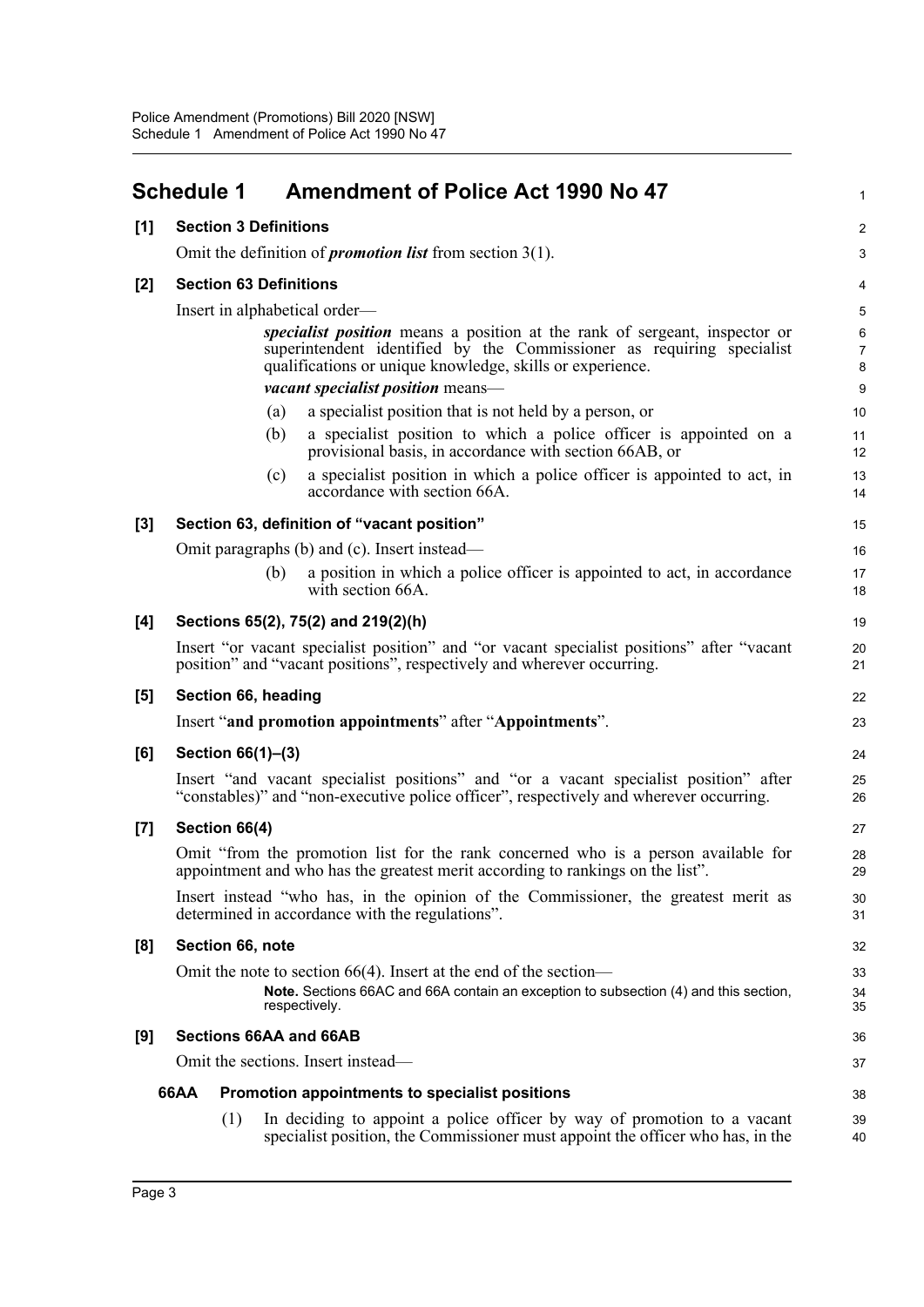opinion of the Commissioner, the greatest merit as determined in accordance with the regulations.

1

44

(2) The Commissioner may require a police officer applying for appointment by way of promotion to a vacant specialist position to undergo a psychological assessment of the officer's suitability for the position. (3) The Commissioner may not appoint a police officer by way of promotion to a vacant specialist position for which a psychological assessment is required if the officer— (a) refuses to undergo the assessment, or (b) fails to satisfy any requirement or criteria relevant to the assessment. **Note.** Section 66A contains an exception to this section. **66AB Promotion appointments to specialist positions requiring specific qualifications—provisional appointments** (1) This section applies in relation to a vacant specialist position that requires a specific qualification if none of the applicants for the position holds the qualification. (2) The Commissioner may appoint by way of promotion to the position a police officer who does not hold the qualification. (3) The Commissioner must appoint the police officer to the position on a provisional basis for a period (the *provisional period*) determined by the Commissioner. (4) The Commissioner must permanently appoint the police officer to the position if— (a) the officer obtains the qualification within the provisional period, and (b) the officer has, in the opinion of the Commissioner, demonstrated satisfactory performance in the position within the provisional period. (5) If the police officer is not permanently appointed under subsection (4) within the provisional period, at the end of the provisional period the officer returns to the rank and grade the officer would have held at the end of the provisional period had the officer not been provisionally appointed to the specialist position. (6) Section 66AA applies to an appointment under this section. **Note.** Section 66A contains an exception to this section. **[10] Section 66AC, heading** Omit "**Promotion appointments**". Insert instead "**Appointments**". **[11] Section 66A** Omit sections 66A and 67. Insert instead— **66A Acting appointments** (1) The Commissioner may appoint a police officer to act in a non-executive police officer position if— (a) the position is vacant, or (b) the holder of the position is suspended, sick or absent. (2) The police officer, while acting in the position, has all the functions of the 2 3 4 5 6 7 8 9 10 11 12 13 14 15 16 17 18 19 20 21 22 23  $24$ 25 26 27 28 29 30 31 32 33 34 35 36 37 38 39 40 41 42 43

holder of the position.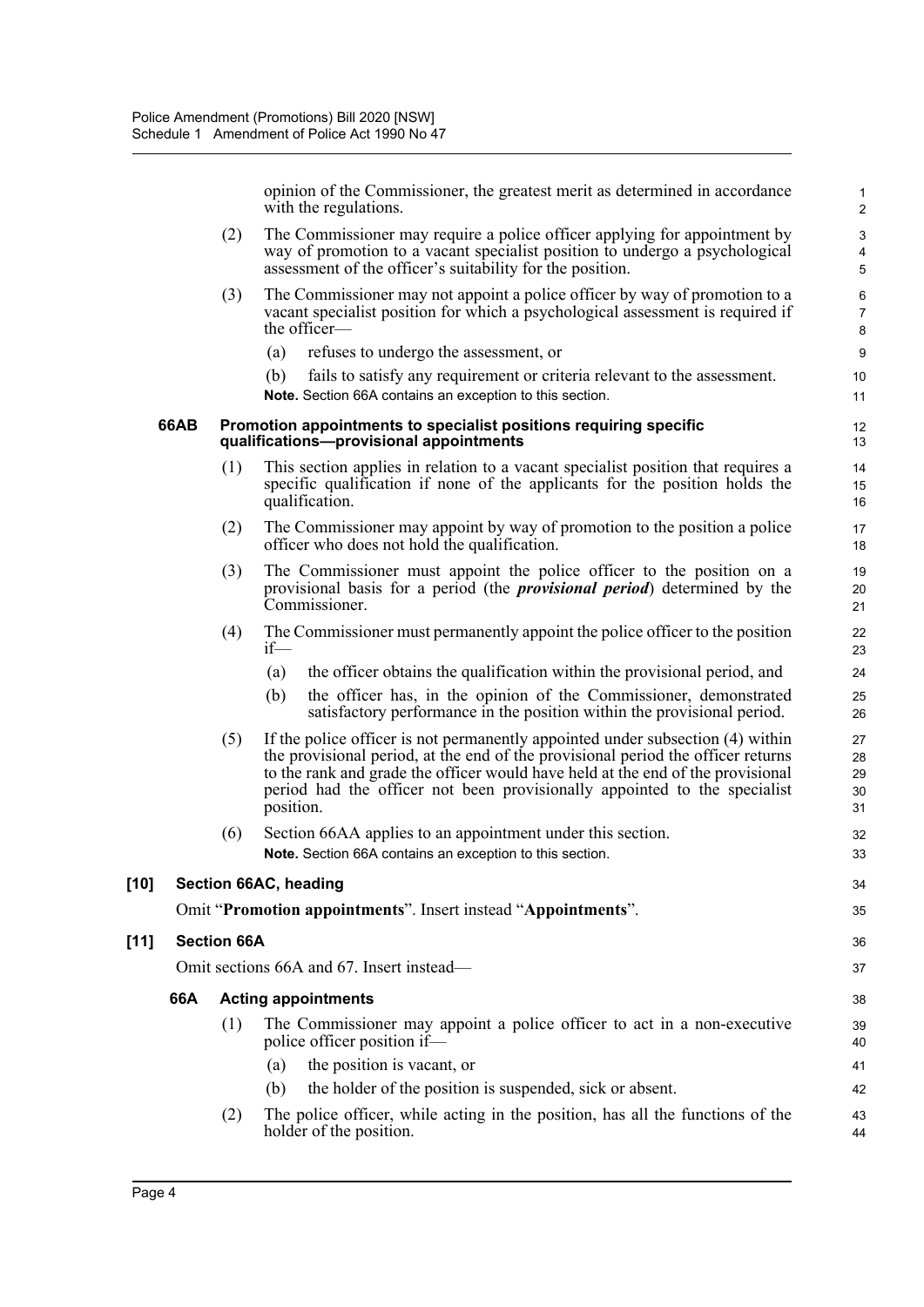(3) The Commissioner may, at any time, terminate the appointment of the police officer to act in the position.

- (4) This section does not prevent the payment of an allowance to a police officer for exercising any or all of the functions of a non-executive police officer position if a police officer is not appointed to act in the position under this section.
- (5) An appointment made under subsection (1)(a) must not be for a period longer than 12 months.
- (6) Sections 66, 66AA and 66AB do not apply to an appointment under this section.

#### **[12] Section 68**

Omit the section. Insert instead—

#### **68 Declaration as to misconduct**

- (1) Before appointing a police officer to act in a non-executive police officer position under section 66A, the Commissioner must require the officer to provide a declaration that the officer has not knowingly engaged in specified misconduct or any other misconduct.
- (2) A police officer who fails, refuses or is unable to provide the declaration is ineligible for appointment to the position.
- (3) The failure, refusal or inability of a police officer to provide the declaration must not be taken into consideration for a purpose other than the assessment of the officer's eligibility to be appointed to the position.

#### **[13] Section 70 Promotion lists**

Omit the section.

#### **[14] Section 71 Integrity matters**

Omit section 71(1). Insert instead—

- (1) Each of the following is a duty of the Commissioner—
	- (a) before a non-executive police officer participates in a process relating to the person's promotion to the rank of sergeant, inspector or superintendent—to make inquiries as to the integrity of the officer,
	- (b) before appointing a person by way of promotion as a non-executive police officer—to make inquiries as to the integrity of the person of the following—
		- (i) the LECC, (ii) the Commander, Professional Standards Command,
		- (iii) any other person the Commissioner considers appropriate.

#### **[15] Section 71(3)**

Omit "subsection (1)". Insert instead "subsection (1)(b)".

#### **[16] Section 71(6)**

Omit "a promotion list or any part of a process relating to placement on a promotion list" and "to remain on the list or be placed on the list".

Insert instead "any part of a process relating to the person's promotion" and "to participate in the process", respectively.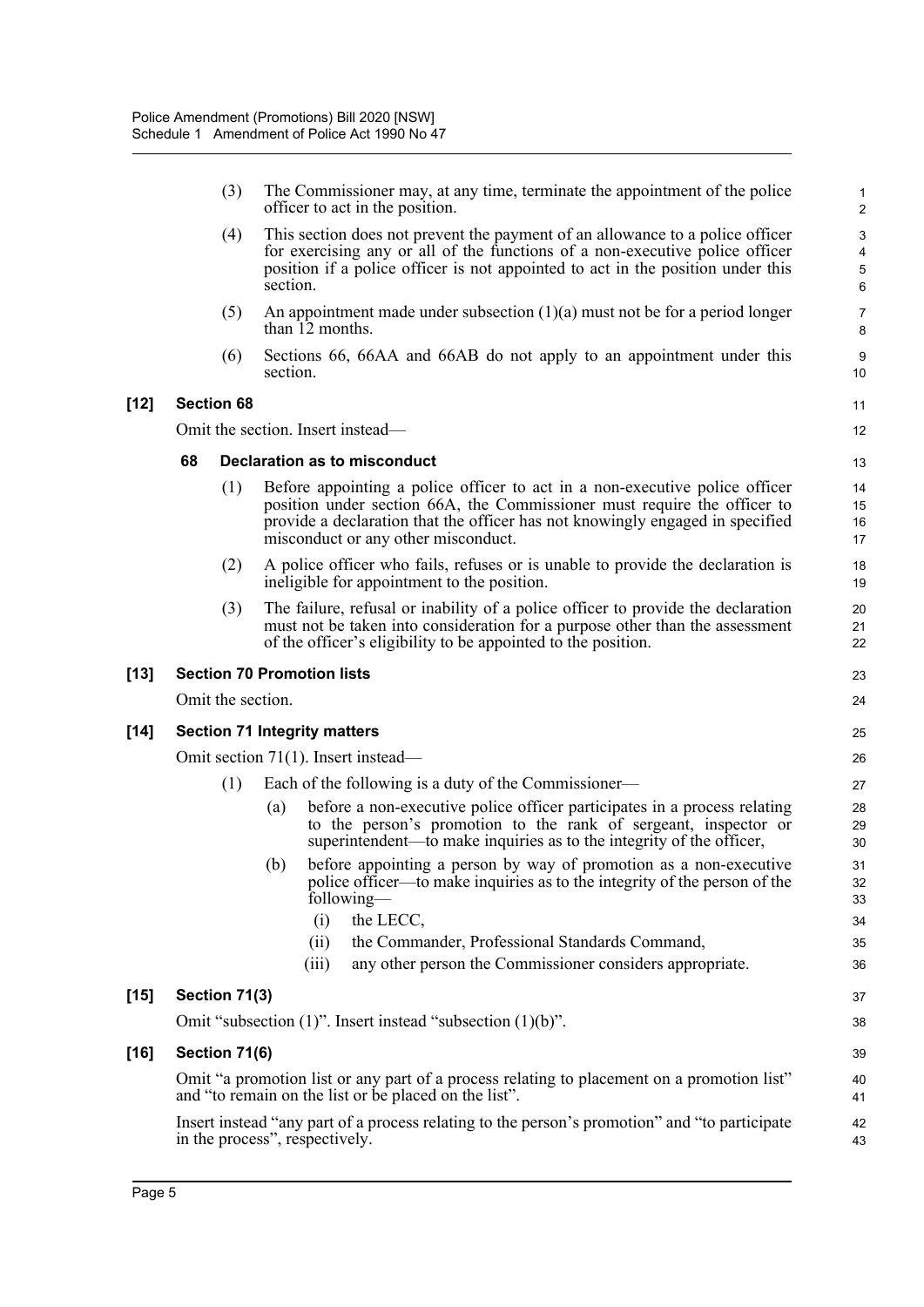| $[17]$ |                                         | <b>Section 73</b>                                                  |     |                                                                                                                                                                      | 1              |
|--------|-----------------------------------------|--------------------------------------------------------------------|-----|----------------------------------------------------------------------------------------------------------------------------------------------------------------------|----------------|
|        | Insert after section 72—                |                                                                    |     |                                                                                                                                                                      |                |
|        | 73                                      | Regulations relating to promotion of non-executive police officers |     |                                                                                                                                                                      | 3              |
|        |                                         | (1)                                                                |     | The regulations may make provision for or with respect to the promotion of<br>non-executive police officers to the rank of sergeant, inspector or<br>superintendent. | 4<br>5<br>6    |
|        |                                         | (2)                                                                |     | In particular, the regulations may make provision for or with respect to the<br>following matters—                                                                   | 7<br>8         |
|        |                                         |                                                                    | (a) | the requirements and processes for promotion,                                                                                                                        | 9              |
|        |                                         |                                                                    | (b) | the criteria for eligibility to participate in a process for promotion,                                                                                              | 10             |
|        |                                         |                                                                    | (c) | the appointment of police officers to positions,                                                                                                                     | 11             |
|        |                                         |                                                                    | (d) | the procedures for and conduct of reviews.                                                                                                                           | 12             |
| $[18]$ |                                         |                                                                    |     | Section 183A Revocation of promotional appointment by Commissioner                                                                                                   | 13             |
|        |                                         |                                                                    |     | Omit "(including obtaining a place on any relevant promotion list)".                                                                                                 | 14             |
| $[19]$ |                                         |                                                                    |     | <b>Section 219 Regulations</b>                                                                                                                                       | 15             |
|        | Omit section 219(2)(1). Insert instead— |                                                                    |     |                                                                                                                                                                      | 16             |
|        |                                         |                                                                    | (1) | a review of the process for promoting non-executive police officers<br>established by amendments made by the Police Amendment<br>(Promotions) Act 2020.              | 17<br>18<br>19 |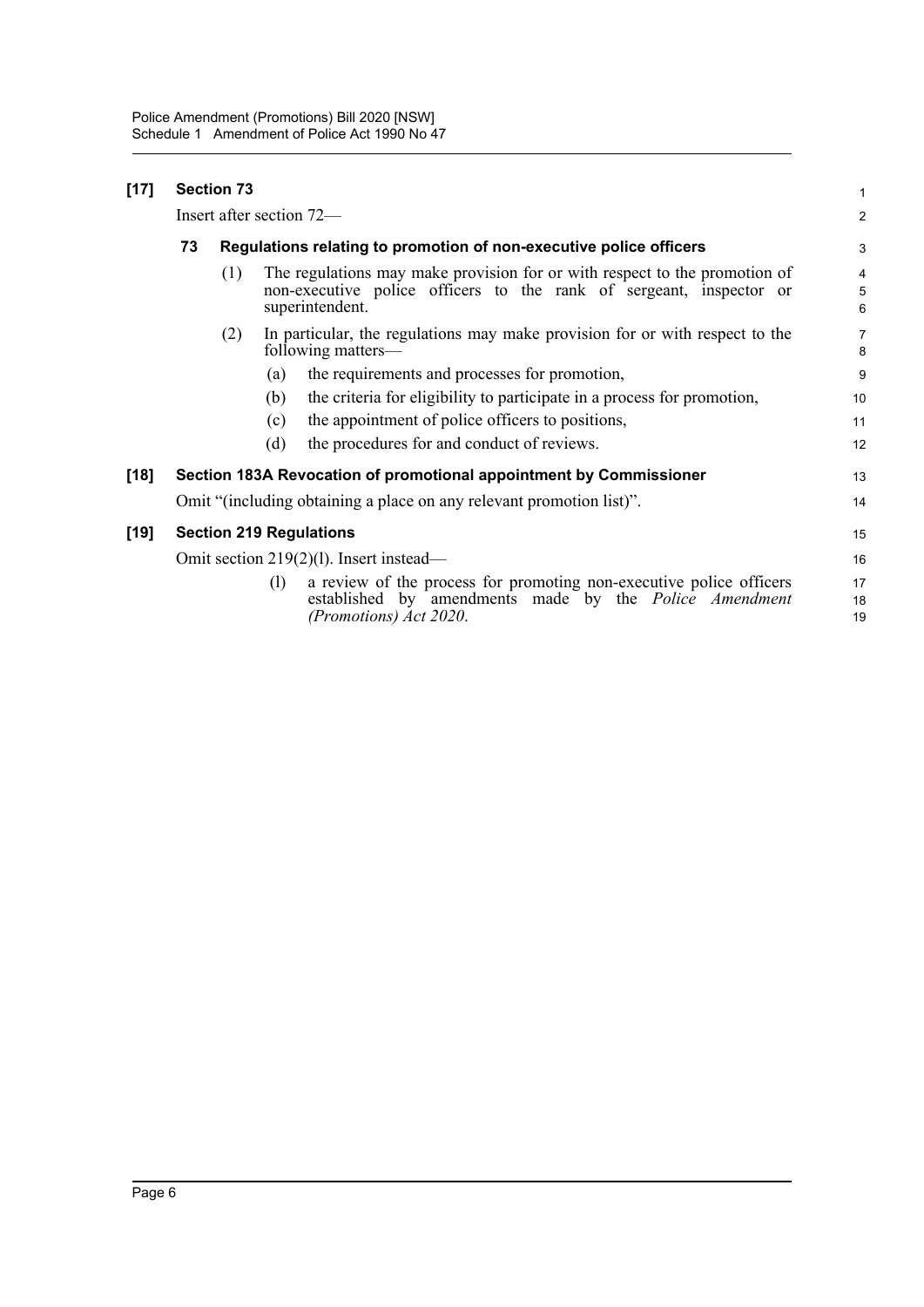## <span id="page-11-0"></span>**Schedule 2 Amendment of Police Regulation 2015**

1

| [1] |    | <b>Clause 3 Definitions</b> |                                                                                                                                                                                                                                                                        | $\overline{\mathbf{c}}$            |
|-----|----|-----------------------------|------------------------------------------------------------------------------------------------------------------------------------------------------------------------------------------------------------------------------------------------------------------------|------------------------------------|
|     |    |                             | Omit the definitions of <i>eligibility program, eligibility requirement, management</i><br>performance review, pre-qualifying assessment, principal promotion list, promotion<br>examination, Review Committee, Review Panel and sergeants reserve promotion list from | 3<br>$\overline{\mathcal{A}}$<br>5 |
|     |    | clause $3(1)$ .             |                                                                                                                                                                                                                                                                        | 6                                  |
| [2] |    |                             | Clause 12 Appointments to specialist positions-required time at rank                                                                                                                                                                                                   | 7                                  |
|     |    | Omit the clause.            |                                                                                                                                                                                                                                                                        | 8                                  |
| [3] |    | Part 2, Division 3          |                                                                                                                                                                                                                                                                        | 9                                  |
|     |    |                             | Omit Divisions 3–7 of Part 2. Insert instead—                                                                                                                                                                                                                          | 10                                 |
|     |    | <b>Division 3</b>           | <b>Promotion of non-executive police officers</b>                                                                                                                                                                                                                      | 11                                 |
|     |    | <b>Subdivision 1</b>        | <b>Preliminary</b>                                                                                                                                                                                                                                                     | 12                                 |
|     | 19 | <b>Application</b>          |                                                                                                                                                                                                                                                                        | 13                                 |
|     |    |                             | This Division applies to the promotion of non-executive police officers to the<br>rank of sergeant, inspector or superintendent.                                                                                                                                       | 14<br>15                           |
|     | 20 | <b>Definitions</b>          |                                                                                                                                                                                                                                                                        | 16                                 |
|     |    |                             | In this Division—                                                                                                                                                                                                                                                      | 17                                 |
|     |    |                             | <i>appointed person</i> —see clause 30.                                                                                                                                                                                                                                | 18                                 |
|     |    |                             | <i>eligible non-executive police officer</i> —see clause 21.                                                                                                                                                                                                           | 19                                 |
|     |    |                             | <i>position-based assessment</i> for a position means an assessment, including at<br>least a written application and an interview, of a police officer's suitability for<br>the position against the pre-established standards for the position.                       | 20<br>21<br>22                     |
|     |    |                             | <i>pre-established standards</i> for a position means the capability, knowledge,<br>qualification and experience standards for the position.                                                                                                                           | 23<br>24                           |
|     |    |                             | <i>promotion rank</i> —see clause 21.                                                                                                                                                                                                                                  | 25                                 |
|     |    |                             | <i>rank-based assessment</i> for a rank means the following assessments of a police<br>officer's suitability for the rank—                                                                                                                                             | 26<br>27                           |
|     |    | (a)                         | an assessment of the officer's individual capabilities against the<br>capabilities required for the rank,                                                                                                                                                              | 28<br>29                           |
|     |    | (b)                         | an assessment of the officer's technical skills and operational<br>knowledge against the technical skills and operational knowledge<br>required for the rank.                                                                                                          | 30<br>31<br>32                     |
|     |    | rank.                       | <i>required time at rank</i> for a rank means a period of not less than 2 years at the                                                                                                                                                                                 | 33<br>34                           |
|     |    | <b>Subdivision 2</b>        | <b>Promotions process</b>                                                                                                                                                                                                                                              | 35                                 |
|     | 21 |                             | Eligibility criteria to participate in promotions process                                                                                                                                                                                                              | 36                                 |
|     |    |                             | A non-executive police officer (an <i>eligible non-executive police officer</i> ) is                                                                                                                                                                                   | 37                                 |
|     |    |                             | eligible to participate in the process for promotion to the rank (the <i>promotion</i><br><i>rank</i> ) of sergeant, inspector or superintendent under this Division, if—                                                                                              | 38<br>39                           |
|     |    | (a)                         | the officer has completed the required time at rank for the rank below<br>the promotion rank, and                                                                                                                                                                      | 40<br>41                           |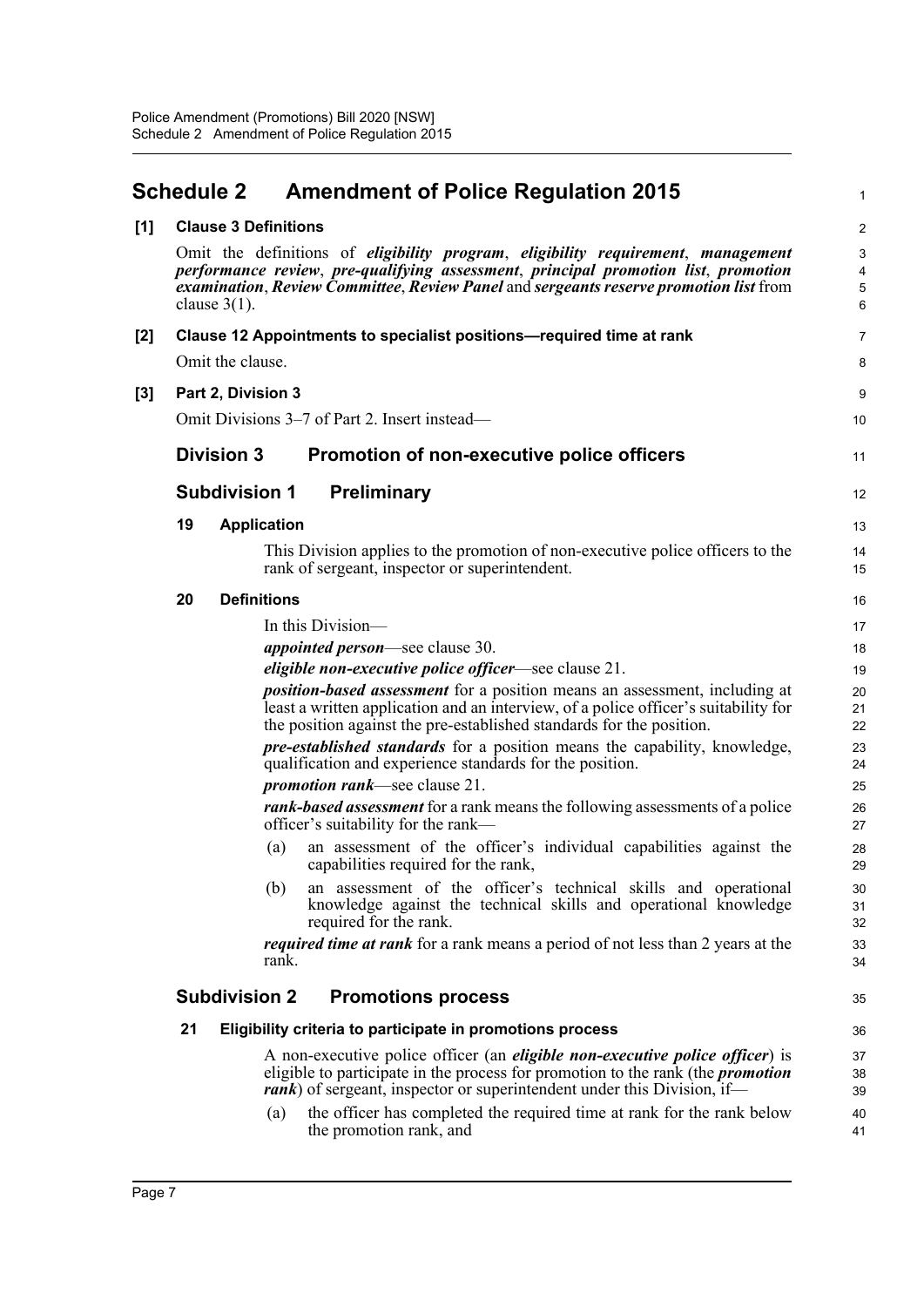|    |     | (b)                  | the Commissioner-                                                                                                                                                                                                                                          | $\mathbf{1}$                 |
|----|-----|----------------------|------------------------------------------------------------------------------------------------------------------------------------------------------------------------------------------------------------------------------------------------------------|------------------------------|
|    |     |                      | has made inquiries as to the integrity of the officer under section<br>(i)<br>$71(1)(a)$ of the Act, and                                                                                                                                                   | 2<br>3                       |
|    |     |                      | following the making of those inquiries, is satisfied the officer is<br>(i)<br>suitable to participate in the process.                                                                                                                                     | $\overline{\mathbf{4}}$<br>5 |
| 22 |     |                      | <b>Stage A-Rank-based assessments</b>                                                                                                                                                                                                                      | 6                            |
|    | (1) |                      | Before applying for a promotion to a promotion rank in accordance with<br>clause 23, an eligible non-executive police officer must, to the satisfaction of<br>the Commissioner, successfully complete the rank-based assessment for the<br>promotion rank. | 7<br>8<br>9<br>10            |
|    | (2) |                      | The officer must have successfully completed the assessment not more than 2<br>years before the day of making the application.                                                                                                                             | 11<br>12                     |
| 23 |     |                      | <b>Stage B-Promotion applications</b>                                                                                                                                                                                                                      | 13                           |
|    | (1) |                      | An eligible non-executive police officer who has successfully completed the<br>rank-based assessment for the promotion rank may apply for a promotion to<br>the relevant rank when a position for the rank is advertised.                                  | 14<br>15<br>16               |
|    | (2) |                      | An officer who applies for a promotion to the advertised position must<br>undertake the position-based assessment for the position.                                                                                                                        | 17<br>18                     |
|    | (3) |                      | A decision about promotion must be based on the outcome of the<br>position-based assessment to determine the officer best suited to the<br>requirements of the position.                                                                                   | 19<br>20<br>21               |
|    | (4) |                      | The following principles apply in relation to a decision about promotion—                                                                                                                                                                                  | 22                           |
|    |     | (a)                  | pre-established standards for a position are to be expressed as levels<br>against each capability or other requirements for the position,                                                                                                                  | 23<br>24                     |
|    |     | (b)                  | an officer may be appointed to a position only if the officer meets the<br>pre-established standards for the position.                                                                                                                                     | 25<br>26                     |
|    |     | <b>Subdivision 3</b> | <b>Review of promotion decisions</b>                                                                                                                                                                                                                       | 27                           |
| 24 |     |                      | <b>Review of Stage A Rank-based assessments</b>                                                                                                                                                                                                            | 28                           |
|    | (1) |                      | A non-executive police officer may apply to the Commissioner for a review of<br>the Commissioner's determination of the officer's completion of the<br>rank-based assessment.                                                                              | 29<br>30<br>31               |
|    | (2) |                      | The application may only be made on the following grounds-                                                                                                                                                                                                 | 32                           |
|    |     | (a)                  | that the whole or a part of the process relating to the assessment was<br>irregular,                                                                                                                                                                       | 33<br>34                     |
|    |     | (b)                  | that the outcome of an assessment of the officer's individual capabilities<br>was unreasonable, having regard to all the circumstances,                                                                                                                    | 35<br>36                     |
|    |     | (c)                  | that the outcome of an assessment of the officer's technical skills and<br>operational knowledge was incorrect, having regard to all the<br>circumstances.                                                                                                 | 37<br>38<br>39               |
|    | (3) |                      | The application—                                                                                                                                                                                                                                           | 40                           |
|    |     | (a)                  | must be in writing and state the grounds on which the application is<br>made, and                                                                                                                                                                          | 41<br>42                     |
|    |     | (b)                  |                                                                                                                                                                                                                                                            |                              |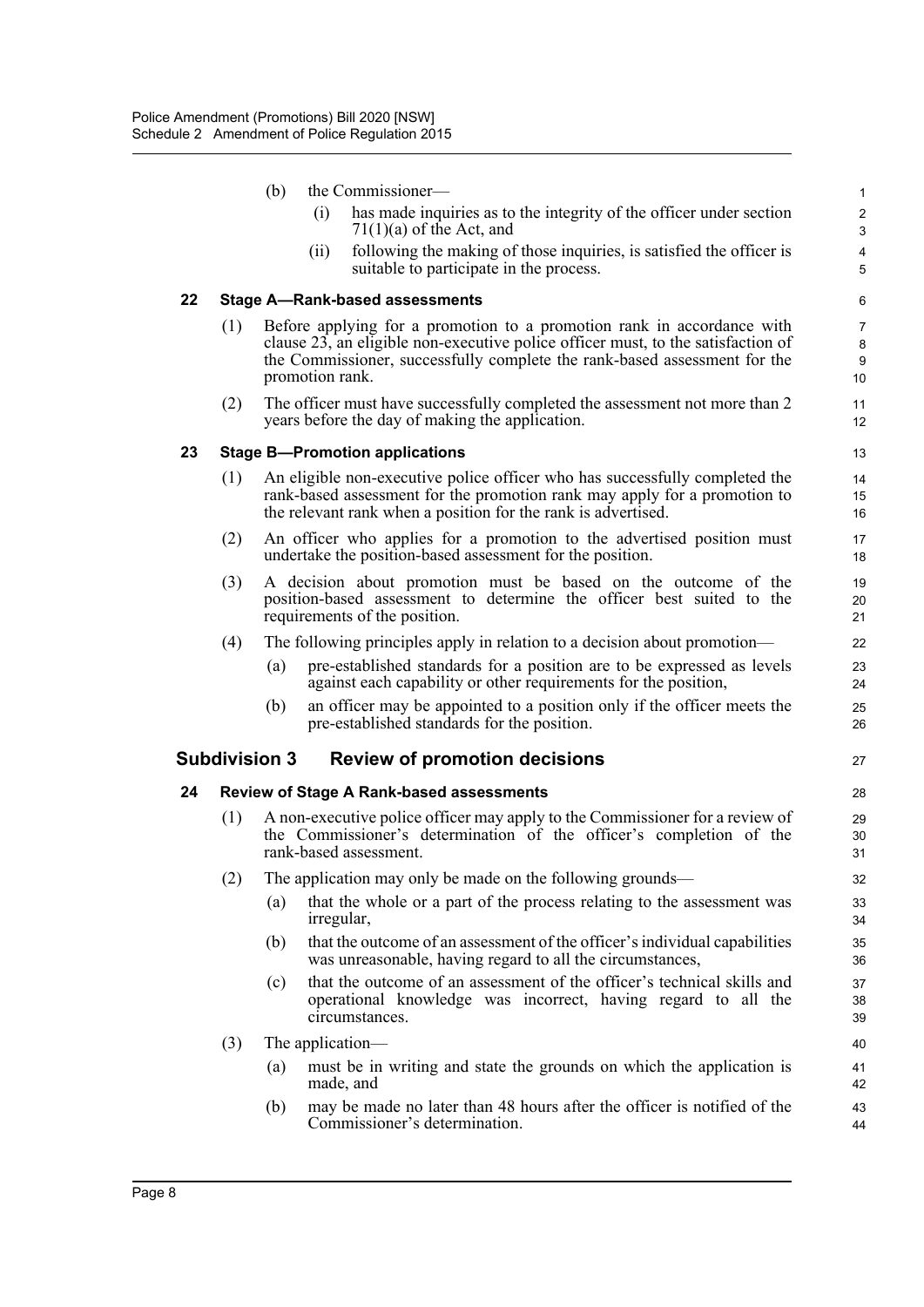#### **25 Review of Stage B Position-based assessments**

| (1) A non-executive police officer may apply to the Commissioner for a review of |
|----------------------------------------------------------------------------------|
| the outcome of the officer's position-based assessment.                          |

- (2) The application may only be made on the ground that the whole or a part of the process relating to the assessment was irregular, and is not a review of the merits of the outcome.
- (3) The application—
	- (a) must be in writing and state the grounds on which the application is made, and
	- (b) may be made no later than 48 hours after the officer is notified of the outcome of the assessment.
- (4) The permanent appointment of an officer in the position to which the review relates cannot be implemented until the review has been completed.

#### **26 Commissioner's assessment of grounds for review**

- (1) On receiving an application for a review, the Commissioner must—
	- (a) assess the grounds supporting the application, and
	- (b) decide whether the application discloses a ground on which the application may be made.
- (2) If the application discloses a ground on which the application may be made, the Commissioner must—
	- (a) convene a Review Panel for the purposes of determining the application, and
	- (b) refer the application to the Review Panel for determination.
- (3) The decision of the Commissioner under this clause is final and is not subject to any further review.

#### **27 Composition of Review Panel**

- (1) A Review Panel must consist of the following members—
	- (a) an employer representative appointed by the Commissioner,
	- (b) an employee representative appointed by the President of the Police Association of NSW,
	- (c) an independent person appointed by the Minister as the Chairperson of the Review Panel.
- (2) A person who was involved in the determination or outcome the subject of the review may not be a member of the Review Panel considering the determination or outcome.

#### **28 Procedure for conducting review**

- (1) A review by a Review Panel must not be conducted by way of a hearing that involves persons appearing before the Review Panel.
- (2) In conducting the review, the Review Panel may consider any information the Panel considers relevant to the determination or outcome the subject of the review.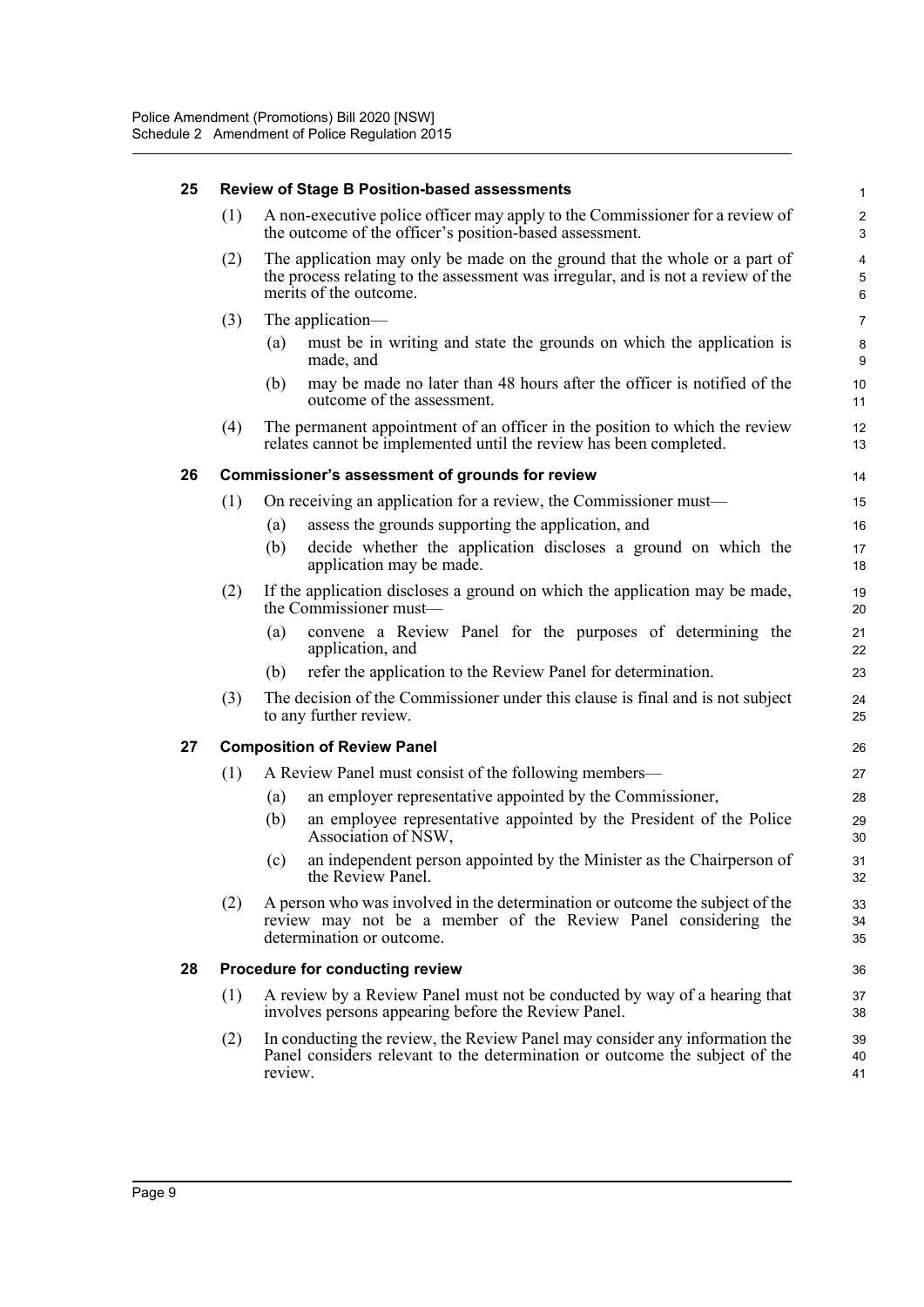| 29 | <b>Decision of Review Panel</b> |                                                                                                                                                                                                                   |                       |  |  |  |  |  |
|----|---------------------------------|-------------------------------------------------------------------------------------------------------------------------------------------------------------------------------------------------------------------|-----------------------|--|--|--|--|--|
|    | (1)                             | In determining an application for a review under clause $24(1)$ , the Review<br>Panel may—                                                                                                                        | $\overline{2}$<br>3   |  |  |  |  |  |
|    |                                 | affirm the determination, or<br>(a)                                                                                                                                                                               | 4                     |  |  |  |  |  |
|    |                                 | vary the determination, or<br>(b)                                                                                                                                                                                 | 5                     |  |  |  |  |  |
|    |                                 | set aside and substitute the determination, or<br>(c)                                                                                                                                                             | 6                     |  |  |  |  |  |
|    |                                 | (d)<br>allow the officer to attempt a rank-based assessment again.                                                                                                                                                | $\overline{7}$        |  |  |  |  |  |
|    | (2)                             | In determining an application for a review under clause $25(1)$ , the Review<br>Panel may-                                                                                                                        | 8<br>9                |  |  |  |  |  |
|    |                                 | if satisfied the process relating to the assessment was not in any way<br>(a)<br>irregular—affirm the outcome, or                                                                                                 | 10 <sup>°</sup><br>11 |  |  |  |  |  |
|    |                                 | if satisfied the process relating to the assessment was in any way<br>(b)<br>irregular—recommend the outcome be revoked and another assessment<br>process be carried out.                                         | 12<br>13<br>14        |  |  |  |  |  |
|    | (3)                             | A decision supported by a majority of the members of a Review Panel is the<br>decision of the Panel.                                                                                                              | 15<br>16              |  |  |  |  |  |
|    | (4)                             | The Review Panel must, within 72 hours of making the decision, notify the<br>Commissioner and the applicant of the decision and the reasons for the<br>decision.                                                  |                       |  |  |  |  |  |
|    | (5)                             | A failure by the Review Panel to give the notice within the period prescribed<br>under subclause (4) does not invalidate the decision.                                                                            |                       |  |  |  |  |  |
|    | (6)                             | A decision of the Review Panel under this clause is final and is not subject to<br>any further review.                                                                                                            | 22<br>23              |  |  |  |  |  |
|    |                                 | <b>Subdivision 4</b><br>Review of decisions made on integrity grounds                                                                                                                                             | 24                    |  |  |  |  |  |
| 30 |                                 | Application for review of decisions made on integrity grounds                                                                                                                                                     | 25                    |  |  |  |  |  |
|    | (1)                             | A non-executive police officer may apply to the Commissioner for a review of<br>the following decisions made on integrity grounds—                                                                                | 26<br>27              |  |  |  |  |  |
|    |                                 | that the officer is unsuitable to participate in a process for promotion,<br>(a)                                                                                                                                  | 28                    |  |  |  |  |  |
|    |                                 | to suspend or remove the officer from any part of a process for<br>(b)<br>promotion.                                                                                                                              | 29<br>30              |  |  |  |  |  |
|    | (2)                             | The application must be—                                                                                                                                                                                          | 31                    |  |  |  |  |  |
|    |                                 | in writing and state the grounds on which the application is made, and<br>(a)                                                                                                                                     | 32                    |  |  |  |  |  |
|    |                                 | made no later than 7 days after the officer is notified of the decision.<br>(b)                                                                                                                                   | 33                    |  |  |  |  |  |
|    | (3)                             | Within 48 hours of receiving the application, the Commissioner must refer the<br>application to the person appointed by the Minister for the purposes of<br>conducting the review (the <i>appointed person</i> ). | 34<br>35<br>36        |  |  |  |  |  |
| 31 |                                 | Procedure for conducting review                                                                                                                                                                                   | 37                    |  |  |  |  |  |
|    | (1)                             | The procedure for conducting the review must be determined by the appointed<br>person.                                                                                                                            | 38<br>39              |  |  |  |  |  |
|    | (2)                             | However, the review must not be conducted by way of a hearing that involves<br>persons appearing before the appointed person.                                                                                     | 40<br>41              |  |  |  |  |  |
|    | (3)                             | In conducting the review, the appointed person may consider—                                                                                                                                                      | 42                    |  |  |  |  |  |
|    |                                 | any written information provided by the officer, and<br>(a)                                                                                                                                                       | 43                    |  |  |  |  |  |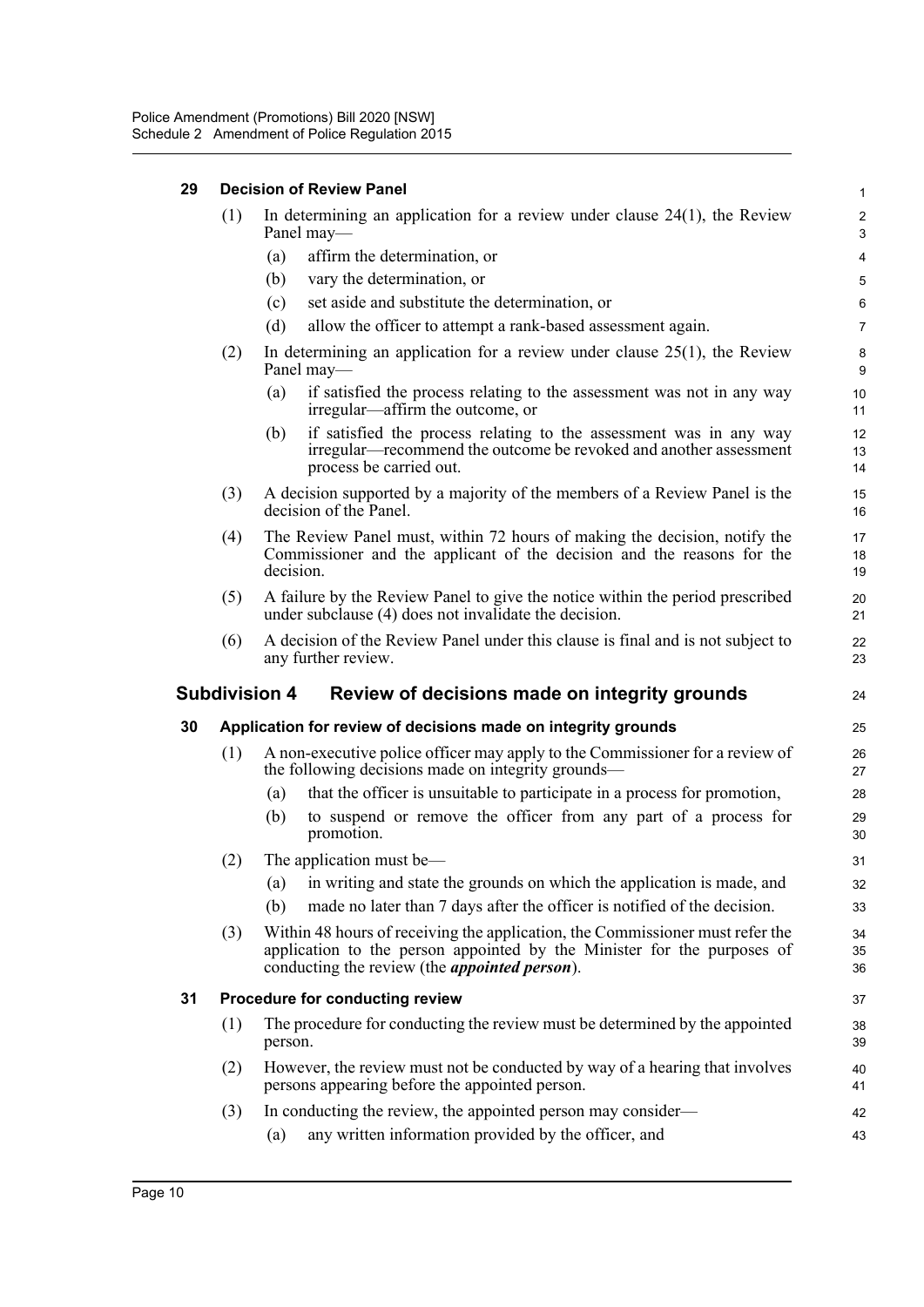|     |    |                     | any information provided by the Commissioner on which the decision<br>(b)<br>the subject of the review was based, including information as to the<br>integrity of the officer. | 1<br>$\overline{\mathbf{c}}$<br>3 |
|-----|----|---------------------|--------------------------------------------------------------------------------------------------------------------------------------------------------------------------------|-----------------------------------|
|     |    | (4)                 | The Commissioner is authorised to provide the information referred to in<br>subclause $(3)(b)$ to the appointed person.                                                        | 4<br>5                            |
|     |    | (5)                 | The appointed person may—                                                                                                                                                      | 6                                 |
|     |    |                     | require the officer to provide further information in relation to the<br>(a)<br>application, and                                                                               | 7<br>8                            |
|     |    |                     | (b)<br>obtain expert advice in relation to any matter that is relevant to the<br>review, and                                                                                   | 9<br>10                           |
|     |    |                     | inform themselves in any other manner as the appointed person thinks<br>(c)<br>appropriate.                                                                                    | 11<br>12                          |
|     |    | (6)                 | The Commissioner must, if asked by the appointed person, provide to the<br>person any information relevant to the decision the subject of the review.                          | 13<br>14                          |
|     | 32 |                     | Decision of appointed person                                                                                                                                                   | 15                                |
|     |    | (1)                 | In determining the application, the appointed person may—                                                                                                                      | 16                                |
|     |    |                     | affirm the decision, or<br>(a)                                                                                                                                                 | 17                                |
|     |    |                     | vary the decision, or<br>(b)                                                                                                                                                   | 18                                |
|     |    |                     | set aside and substitute the decision.<br>(c)                                                                                                                                  | 19                                |
|     |    | (2)                 | The appointed person must, as soon as practicable after making the decision,<br>notify the Commissioner and the applicant of the decision and the reasons for<br>the decision. | 20<br>21<br>22                    |
|     |    | (3)                 | The decision of the appointed person is taken to be the decision of the<br>Commissioner.                                                                                       | 23<br>24                          |
|     |    | (4)                 | The decision of the appointed person under this clause is final and is not<br>subject to any further review.                                                                   | 25<br>26                          |
| [4] |    |                     | <b>Clause 57 Remedial performance programs</b>                                                                                                                                 | 27                                |
|     |    | responsibilities".  | Omit "job-stream responsibilities" wherever occurring in clause $57(1)$ . Insert instead "job"                                                                                 | 28<br>29                          |
| [5] |    | <b>Clause 57(2)</b> |                                                                                                                                                                                | 30                                |
|     |    |                     | Omit the subclause. Insert instead—                                                                                                                                            | 31                                |
|     |    | (2)                 | In this clause—                                                                                                                                                                | 32                                |
|     |    |                     | job responsibilities, in relation to a police officer, means the responsibilities<br>and duties that attach to the officer's rank and position within the NSW Police<br>Force. | 33<br>34<br>35                    |
| [6] |    |                     | Clause 71 Acting or relieving in non-executive police officer positions                                                                                                        | 36                                |
|     |    |                     | Omit "employees)" from clause 71(b).                                                                                                                                           | 37                                |
|     |    |                     | Insert instead "employees) or vacant specialist positions".                                                                                                                    | 38                                |
| [7] |    |                     | <b>Clause 73 Members refusing promotion or appointment</b>                                                                                                                     | 39                                |
|     |    |                     | Omit "Except as provided by clause 28(3), a". Insert instead "A".                                                                                                              | 40                                |
|     |    |                     |                                                                                                                                                                                |                                   |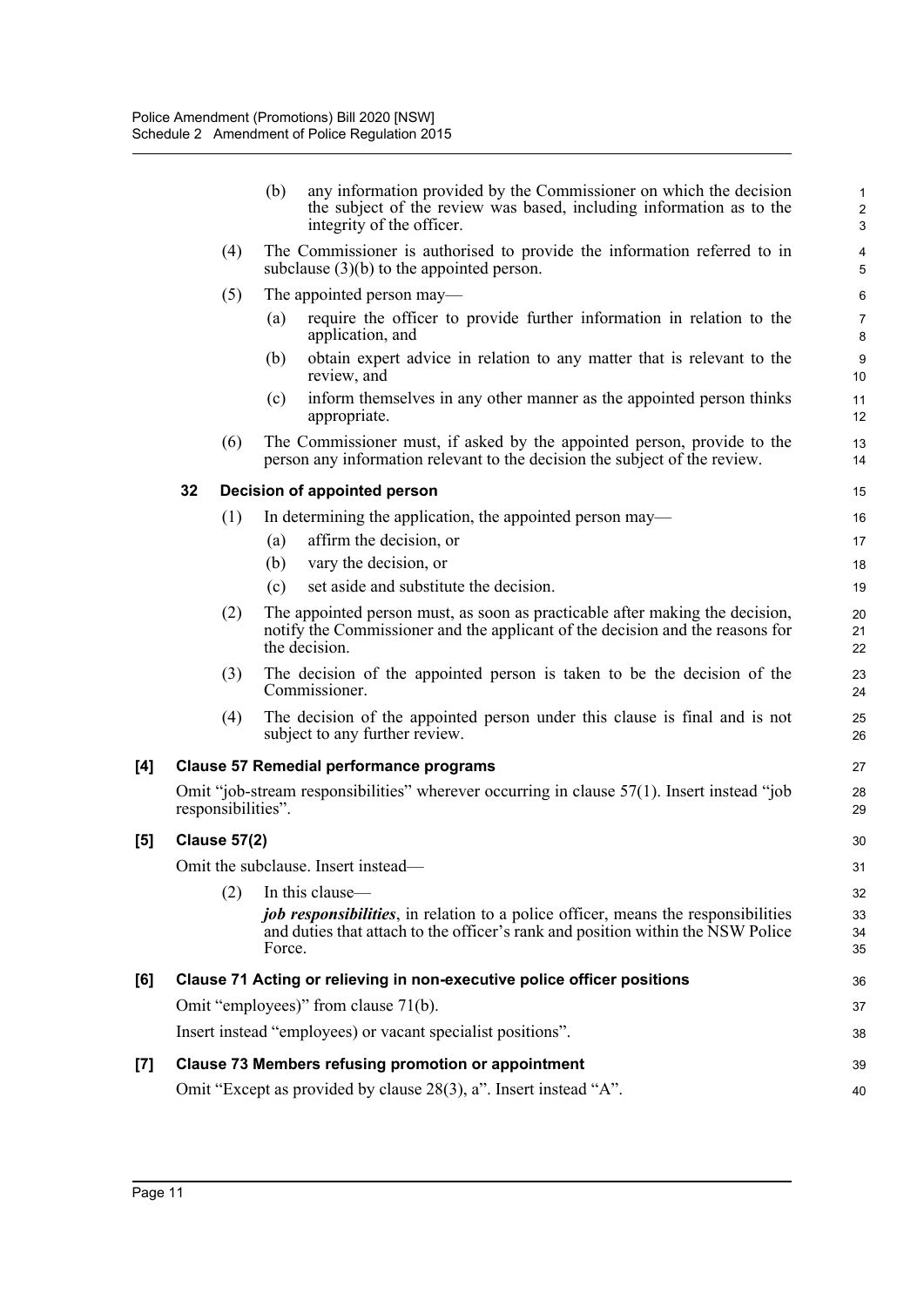| [8] |                     |                                                                                                                                                |                          | Clause 145A One-off extension of period of eligibility to be placed on promotion list                                                                                                                                                                 | 1                    |  |  |  |
|-----|---------------------|------------------------------------------------------------------------------------------------------------------------------------------------|--------------------------|-------------------------------------------------------------------------------------------------------------------------------------------------------------------------------------------------------------------------------------------------------|----------------------|--|--|--|
|     |                     | Omit the clause.                                                                                                                               |                          |                                                                                                                                                                                                                                                       | $\overline{a}$       |  |  |  |
| [9] | Clauses 148 and 149 |                                                                                                                                                |                          |                                                                                                                                                                                                                                                       |                      |  |  |  |
|     |                     |                                                                                                                                                | Insert after clause 147- |                                                                                                                                                                                                                                                       | 4                    |  |  |  |
|     | 148                 | Savings and transitional—non-executive police officers on promotion lists<br>consequent on enactment of Police Amendment (Promotions) Act 2020 |                          |                                                                                                                                                                                                                                                       |                      |  |  |  |
|     |                     | (1)                                                                                                                                            |                          | This clause applies to a non-executive police officer who, immediately before<br>the commencement of the amending Act, was—                                                                                                                           | 7<br>8               |  |  |  |
|     |                     |                                                                                                                                                | (a)                      | on a current promotion list, or                                                                                                                                                                                                                       | 9                    |  |  |  |
|     |                     |                                                                                                                                                | (b)                      | eligible for placement on a proposed promotion list.                                                                                                                                                                                                  | 10                   |  |  |  |
|     |                     | (2)                                                                                                                                            | follows—                 | The officer is taken to be eligible to apply for a promotion under the Act as                                                                                                                                                                         | 11<br>12             |  |  |  |
|     |                     |                                                                                                                                                | (a)                      | for a position of the rank for which the current promotion list or<br>proposed promotion list was or would have been prepared,                                                                                                                        | 13<br>14             |  |  |  |
|     |                     |                                                                                                                                                | (b)                      | for the period for which the officer was to remain on, or would have<br>remained on, the current promotion list or proposed promotion list, or<br>until the officer has been promoted, whichever is earlier.                                          | 15<br>16<br>17       |  |  |  |
|     |                     | (3)                                                                                                                                            |                          | In this clause—                                                                                                                                                                                                                                       | 18                   |  |  |  |
|     |                     |                                                                                                                                                |                          | <b>amending Act</b> means the Police Amendment (Promotions) Act 2020.                                                                                                                                                                                 | 19                   |  |  |  |
|     |                     |                                                                                                                                                |                          | <i>current promotion list</i> means a list prepared under repealed section 70 that<br>was current immediately before the commencement of the amending Act.                                                                                            | 20<br>21             |  |  |  |
|     |                     |                                                                                                                                                |                          | proposed promotion list means a list that would have been prepared under<br>repealed section 70 for the year 2020.                                                                                                                                    | 22<br>23             |  |  |  |
|     |                     |                                                                                                                                                |                          | <i>repealed section 70</i> means section 70 of the Act as in force before the<br>commencement of the amending Act.                                                                                                                                    | 24<br>25             |  |  |  |
|     | 149                 |                                                                                                                                                |                          | Savings and transitional—non-executive police officers provisionally<br>appointed to vacant specialist positions consequent on enactment of Police<br><b>Amendment (Promotions) Act 2020</b>                                                          | 26<br>27<br>28       |  |  |  |
|     |                     | (1)                                                                                                                                            |                          | This clause applies to a non-executive police officer who, immediately before<br>the commencement of the amending Act, was appointed to a vacant specialist<br>position under subsection (3) of repealed section 66AA.                                | 29<br>30<br>31       |  |  |  |
|     |                     |                                                                                                                                                |                          | Note. The appointment to a vacant specialist position under subsection (3) of repealed<br>section 66AA is an appointment on a provisional basis.                                                                                                      | 32<br>33             |  |  |  |
|     |                     | (2)                                                                                                                                            |                          | The officer is taken to have been appointed to the position on a provisional<br>basis for a period ending 12 months after the commencement of the amending<br>Act (the <i>transitional period</i> ).                                                  | 34<br>35<br>36       |  |  |  |
|     |                     | (3)                                                                                                                                            |                          | The Commissioner must permanently appoint the officer to the position if—                                                                                                                                                                             | 37                   |  |  |  |
|     |                     |                                                                                                                                                | (a)                      | the officer successfully completes the rank-based assessment for the<br>rank to which the vacant specialist position relates within the<br>transitional period, and                                                                                   | 38<br>39<br>40       |  |  |  |
|     |                     |                                                                                                                                                | (b)                      | the officer holds the specialist qualification, or unique knowledge, skills<br>or experience required for the position, and                                                                                                                           | 41<br>42             |  |  |  |
|     |                     |                                                                                                                                                | (c)                      | if the Commissioner requires the officer to undergo a psychological<br>assessment of the officer's suitability for the position—the officer<br>undergoes the assessment and satisfies the requirements or criteria<br>relevant to the assessment, and | 43<br>44<br>45<br>46 |  |  |  |